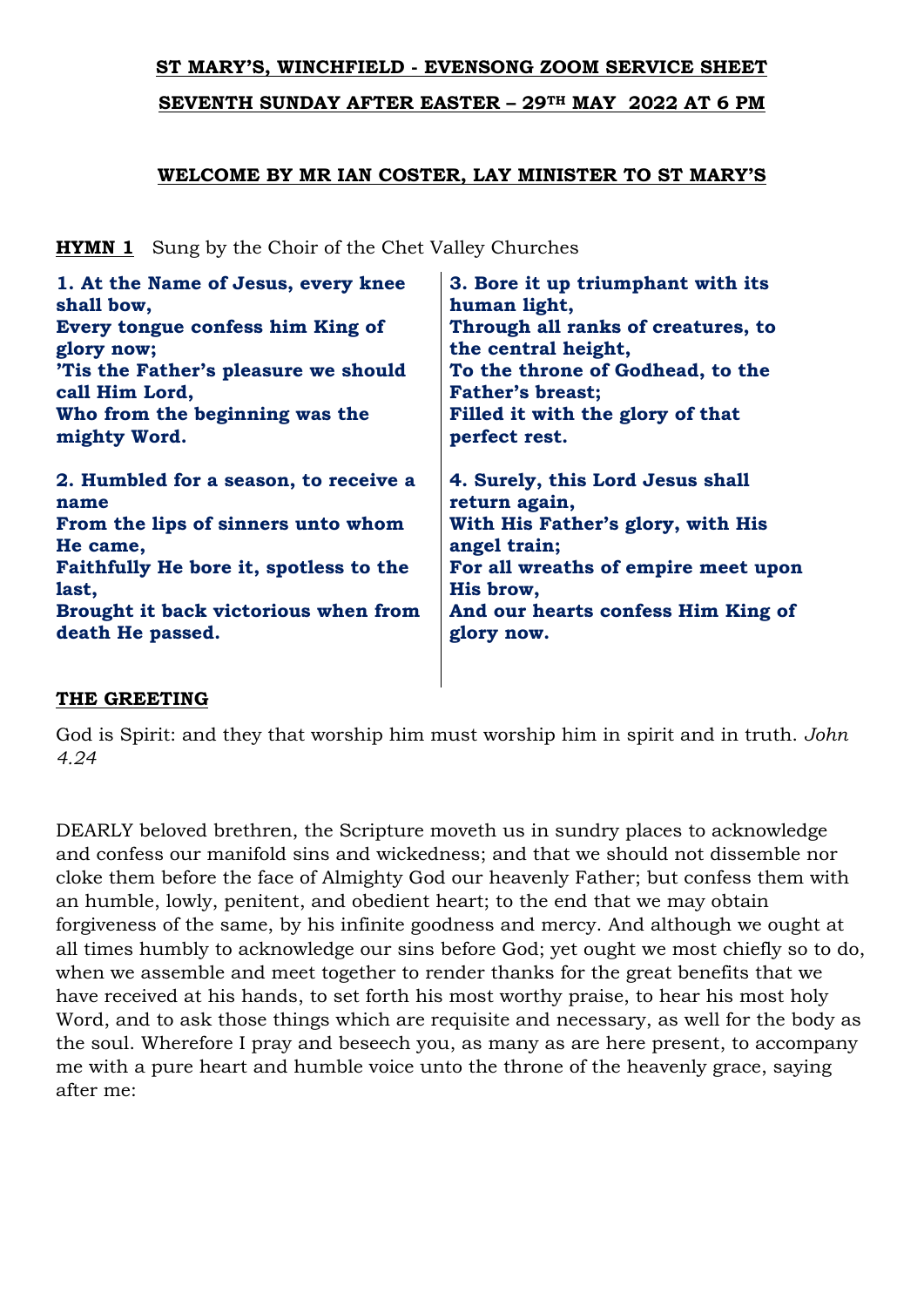## **THE GENERAL CONFESSION**

**Almighty and most merciful Father, We have erred, and strayed from thy ways like lost sheep, We have followed too much the devices and desires of our own hearts, We have offended against thy holy laws, We have left undone those things which we ought to have done, And we have done those things which we ought not to have done, And there is no health in us: But thou, O Lord, have mercy upon us miserable offenders; Spare thou them, O God, which confess their faults, Restore thou them that are penitent, According to thy promises declared unto mankind in Christ Jesu our Lord: And grant, O most merciful Father, for his sake, That we may hereafter live a godly, righteous, and sober life, To the glory of thy holy Name. Amen.**

## **The Absolution or Remission of sins**

GRANT, we beseech thee, merciful Lord, to thy faithful people pardon and peace; that they may be cleansed from all their sins, and serve thee with a quiet mind; through Jesus Christ our Lord. Amen.

*Minister.* O Lord, open thou our lips. *All.* **And our mouth shall shew forth thy praise.** *Minister.* O God, make speed to save us. *All.* **O Lord, make haste to help us.**

*Minister.* Glory be to the Father, and to the Son, and to the Holy Ghost; *All.* **As it was in the beginning, is now, and ever shall be, world without end.**

## **Amen.**

*Minister.* Praise ye the Lord. *All* **Amen***.* **The Lord's Name be praised.**

**PSALM 99** Sung by the Choir of Wakefield Cathedral

**1. The Lord is King, be the people never so impatient; he sitteth between the Cherubims, be the earth never so unquiet.**

**2. The Lord is great in Sion, and high above all people.**

**3. They shall give thanks unto thy Name, which is great, wonderful, and holy.**

**4. The King's power loveth judgement. Thou hast prepared equity; thou hast executed judgement and righteousness in Jacob.**

**5. O magnify the Lord our God, and fall down before his footstools; for he is holy.**

**6. Moses and Aaron among his priests, and Samuel among such as call upon his Name, these called upon the Lord, and he heard them.**

**7. He spoke unto them out of the cloudy pillar; for they kept his testimonies, and the law that he gave them.**

**8. Thou headrest them, O Lord our God; thou forgavest them, O God, and punishedst their own inventions.**

**9. O magnify the Lord our God, and worship him upon his holy hill; for the Lord our God is holy.**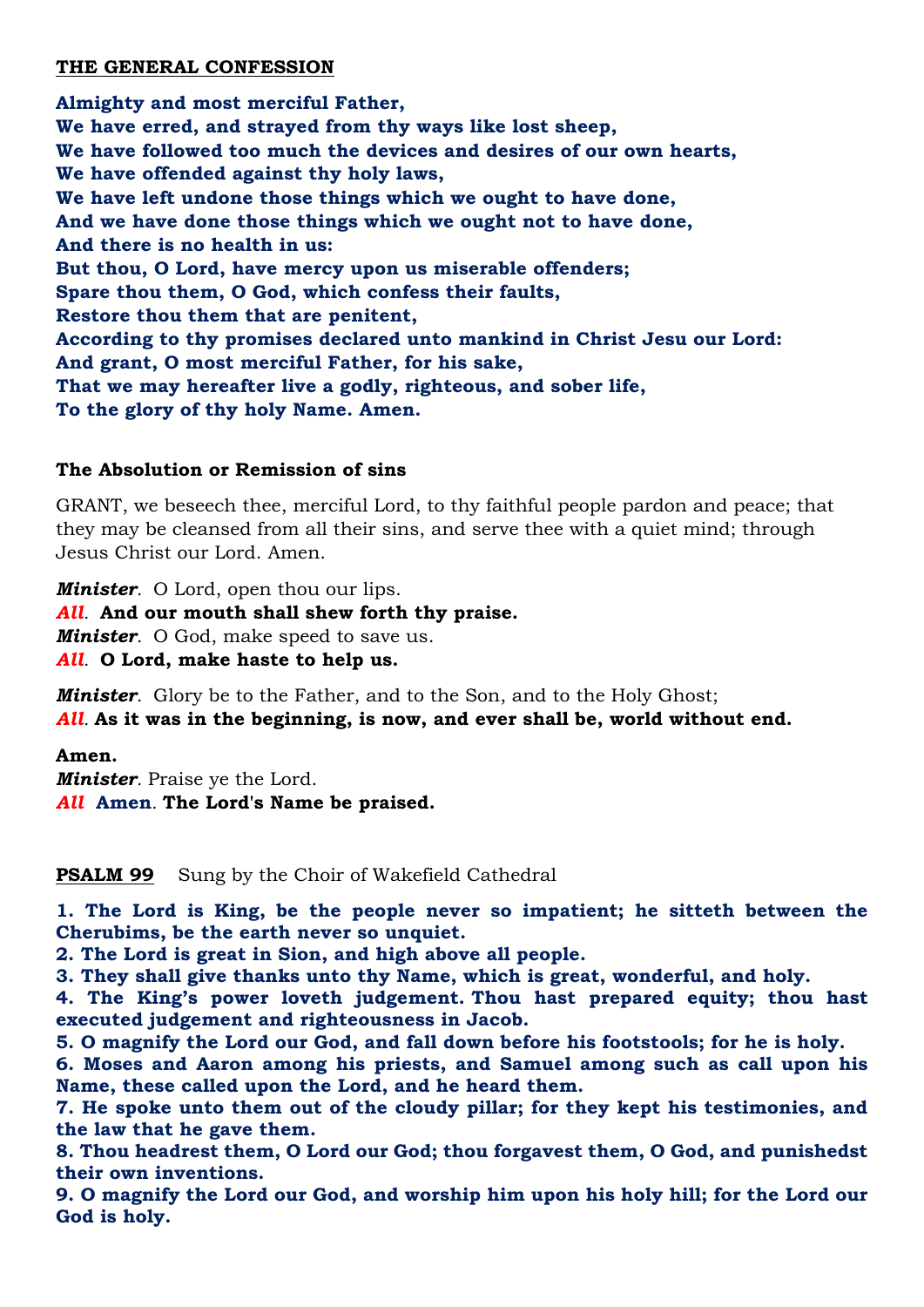**Glory be to the Father, and to the Son and to the Holy Ghost;as it was in the beginning, is now, and ever shall be world without end. Amen.** 

**LESSON 1** Read by Sarah Adams

**The Epistle of Paul the Apostle to the Colossians Chapter 4, verses 2-6.**

 **Continue steadfastly in prayer, being watchful in it with thanksgiving. At the same time, pray also for us, that God may open to us a door for the word, to declare the mystery of Christ, on account of which I am in prison— that I may make it clear, which is how I ought to speak.**

**<sup>5</sup> Walk in wisdom toward outsiders, making the best use of the time. <sup>6</sup> Let your speech always be gracious, seasoned with salt, so that you may know how you ought to answer each person.**

# **MAGNIFICAT - St Luke Chapter 1 Verses 46-45 in G by Stanford**

Sung by the Choir of St. John's College, Cambridge

**MY soul doth magnify the Lord: and my spirit hath rejoiced in God my Saviour. For he hath regarded: the lowliness of his hand-maiden.**

**For behold, from henceforth: all generations shall call me blessed.**

**For he that is mighty hath magnified me: and holy is his Name.**

**And his mercy is on them that fear him: throughout all generations.**

**He hath shewed strength with his arm: he hath scattered the proud in the imagination of their hearts.**

**He hath put down the mighty from their seat: and hath exalted the humble and meek.**

**He hath filled the hungry with good things: and the rich he hath sent empty away.**

**He remembering his mercy hath holpen his servant Israel: as he promised to our forefathers, Abraham and his seed, for ever.**

**Glory be to the Father, and to the Son: and to the Holy Ghost;**

**as it was in the beginning, is now, and ever shall be world without end. Amen**

**LESSON 2** Read by Andrew Wigram

## **The Gospel according to St John Chapter 4, verses 27-42.**

 **Just then his disciples came back. They marvelled that he was talking with a woman, but no one said, "What do you seek?" or, "Why are you talking with her?" So the woman left her water jar and went away into town and said to the people, "Come, see a man who told me all that I ever did. Can this be the Christ?" They went out of the town and were coming to him.**

**<sup>31</sup> Meanwhile the disciples were urging him, saying, "Rabbi, eat."**

**<sup>32</sup> But he said to them, "I have food to eat that you do not know about."**

**<sup>33</sup> So the disciples said to one another, "Has anyone brought him something to eat?"**

**<sup>34</sup> Jesus said to them, "My food is to do the will of him who sent me and to accomplish his work.**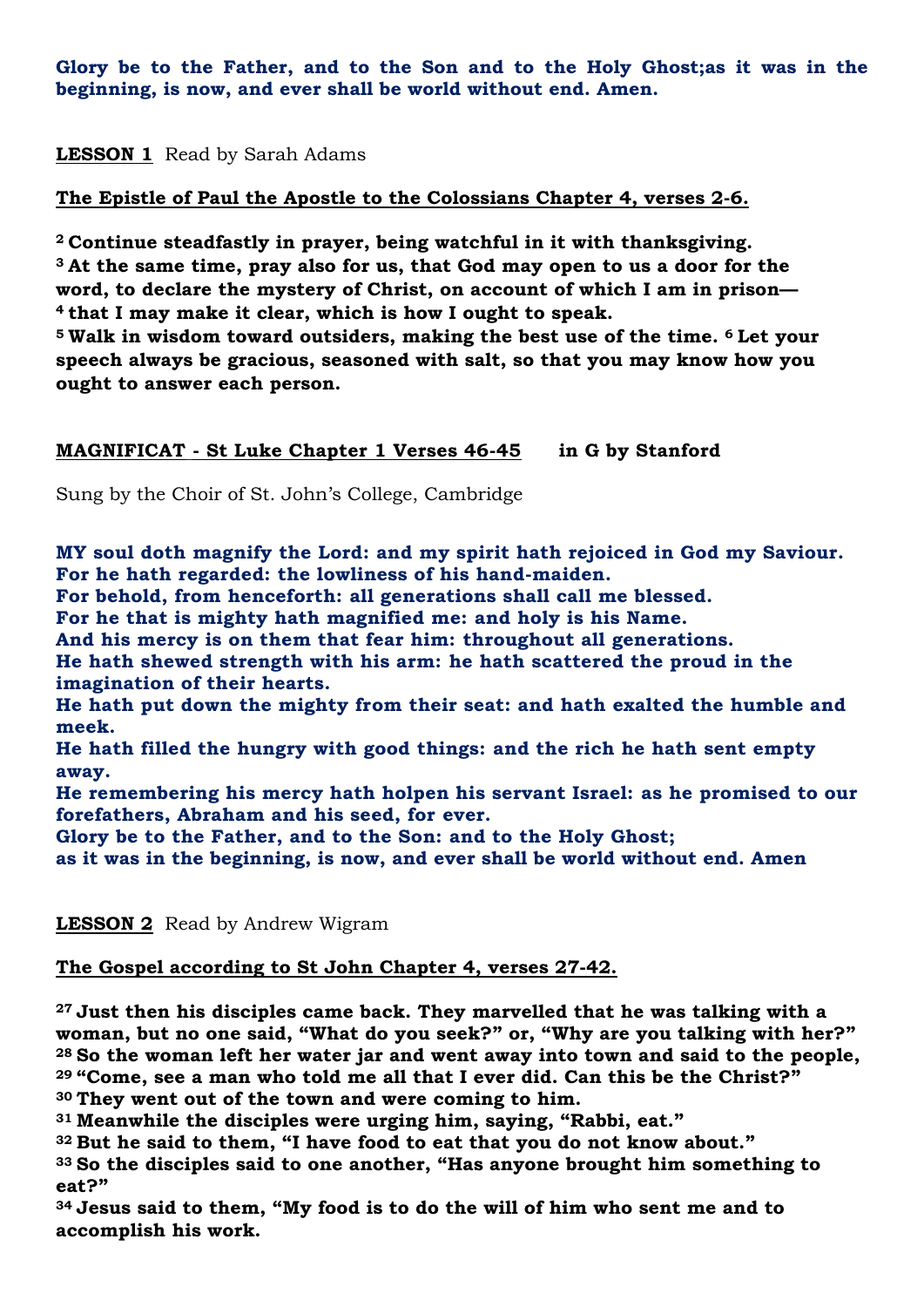**<sup>35</sup> Do you not say, 'There are yet four months, then comes the harvest'? Look, I tell you, lift up your eyes, and see that the fields are white for harvest.**

**<sup>36</sup> Already the one who reaps is receiving wages and gathering fruit for eternal life, so that sower and reaper may rejoice together.**

**<sup>37</sup> For here the saying holds true, 'One sows and another reaps.' <sup>38</sup> I sent you to reap that for which you did not labour. Others have laboured, and you have entered into their labour."**

**<sup>39</sup> Many Samaritans from that town believed in him because of the woman's testimony, "He told me all that I ever did."**

**<sup>40</sup> So when the Samaritans came to him, they asked him to stay with them, and he stayed there two days.**

**<sup>41</sup> And many more believed because of his word.**

**<sup>42</sup> They said to the woman, "It is no longer because of what you said that we believe, for we have heard for ourselves, and we know that this is indeed the Saviour of the world."**

Reader: This is the word of the Lord.

*All* **Thanks be to God**.

**NUNC DIMITTIS - St Luke Chapter 2 Verses 29-32 in G by Stanford**

Sung by the Choir of St. John's College, Cambridge

**LORD, now lettest thou thy servant depart in peace: according to thy word. For mine eyes have seen: thy salvation;**

**Which thou hast prepared: before the face of all people;**

**To be a light to lighten the Gentiles: and to be the glory of thy people Israel. Glory be to the Father, and to the Son: and to the Holy Ghost; As it was in the beginning, is now, and ever shall be: world without end. Amen.**

#### **THE APOSTLES' CREED**

*All* **I BELIEVE in God the Father Almighty, Maker of heaven and earth: And in Jesus Christ his only Son our Lord, Who was conceived by the Holy Ghost, Born of the Virgin Mary, Suffered under Pontius Pilate, Was crucified, dead, and buried: He descended into hell; The third day he rose again from the dead; He ascended into heaven, and sitteth on the right hand of God the Father Almighty; From thence he shall come to judge the quick and the dead. I believe in the Holy Ghost; The holy Catholic Church; The Communion of Saints; The Forgiveness of sins; The Resurrection of the body, And the Life everlasting. Amen.**

*And after that these Prayers following: the Minister first pronouncing with a loud voice,*

*Minister* The Lord be with you. *All* **And with thy spirit.** *Minister* Let us pray. Lord, have mercy upon us. *All.* **Christ, have mercy upon us. Lord, have mercy upon us.**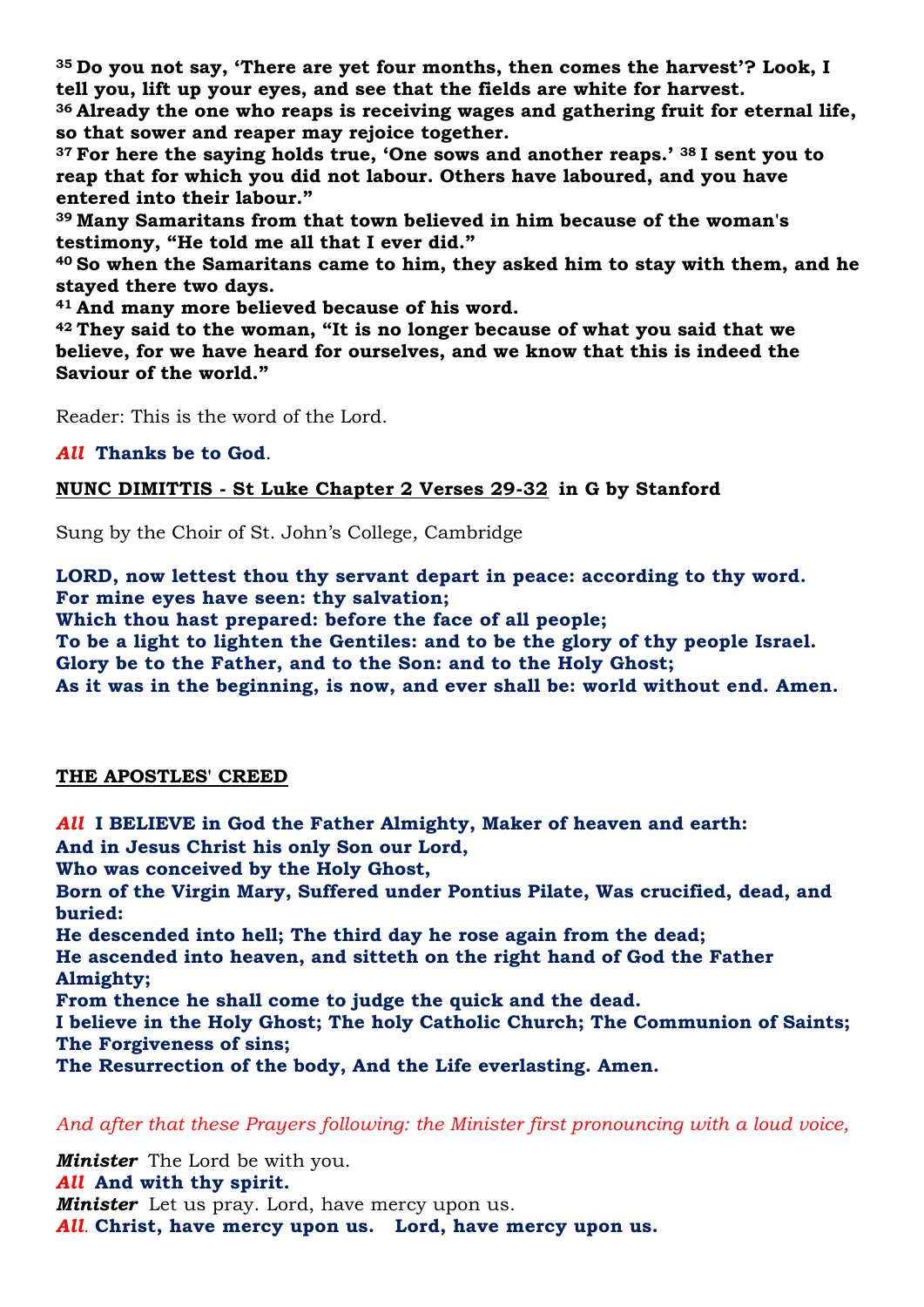#### **THE LORDS PRAYER**

**OUR Father, which art in heaven, Hallowed be thy Name, Thy kingdom come, Thy will be done, in earth as it is in heaven. Give us this day our daily bread; And forgive us our trespasses, As we forgive them that trespass against us; And lead us not into temptation, But deliver us from evil. Amen.**

#### *Then the Minister shall say,*

*Minister* O Lord, shew thy mercy upon us. *All* **And grant us thy salvation.** *Minister* O Lord, save the Queen. *All* **And mercifully hear us when we call upon thee.** *Minister* Endue thy Ministers with righteousness. *All* **And make thy chosen people joyful.** *Minister* O Lord, save thy people. *All* **And bless thine inheritance.** *Minister* Give peace in our time, O Lord. *All* **Because there is none other that fighteth for us, but only thou, O God.** *Minister* O God, make clean our hearts within us. *All* **And take not thy Holy Spirit from us.**

## **SERMON** by Ian Coster

## *The First Collect for the Seventh Sunday after Easter*

O God, the King of glory, you have exalted your only Son Jesus Christ with great triumph to your kingdom in heaven: we beseech you, not leave us comfortless, but send your Holy Spirit to strengthen us, and exalt us to the place where our Saviour Christ has gone before; who is alive and reigns with you in the unity of the Holy Spirit, one God, now and forever. **Amen.**

#### *The Second Collect at Evening Prayer*

O GOD, from whom all holy desires, all good counsels, and all just works do proceed: Give unto thy servants that peace which the world cannot give; that both our hearts may be set to obey thy commandments, and also that by thee we being defended from the fear of our enemies may pass our time in rest and quietness; through the merits of Jesus Christ our Saviour. **Amen.**

#### *The Third Collect, for Aid against all Perils*

LIGHTEN our darkness, we beseech thee, O Lord; and by thy great mercy defend us from all perils and dangers of this night; for the love of thy only Son, our Saviour, Jesus Christ. **Amen.**

#### *A Prayer for The Queen's Majesty.*

O LORD, our heavenly Father, high and mighty, King of kings, Lord of lords, the only Ruler of princes, who dost from thy throne behold all the dwellers upon earth: Most heartily we beseech thee with thy favour to behold our most gracious Sovereign Lady, Queen *ELIZABETH*; and so replenish her with the grace of thy Holy Spirit, that she may alway incline to thy will, and walk in thy way. Endue her plenteously with heavenly gifts; grant her in health and wealth long to live; strengthen her that she may vanquish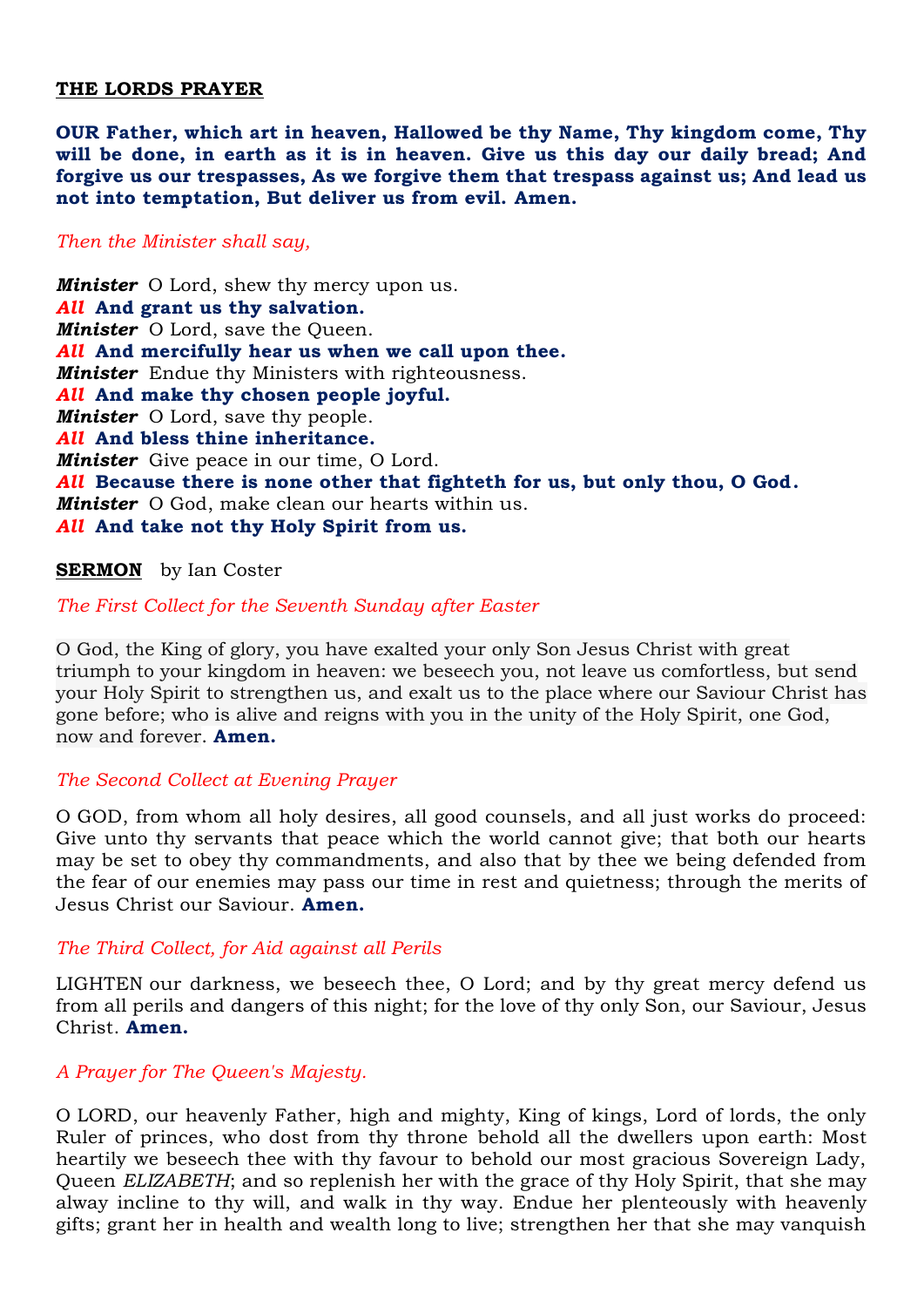and overcome all her enemies; and finally after this life she may attain everlasting joy and felicity; through Jesus Christ our Lord. **Amen.**

*A Prayer for the Clergy and People.*

ALMIGHTY and everlasting God, who alone workest great marvels: Send down upon our Bishops, and Curates, and all Congregations committed to their charge, the healthful Spirit of thy grace; and that they may truly please thee, pour upon them the continual dew of thy blessing. Grant this, O Lord, for the honour of our Advocate and Mediator, Jesus Christ. **Amen.**

| 1. Jesus is Lord!                     | 3. Jesus is Lord!                     |
|---------------------------------------|---------------------------------------|
| Creation's voice proclaims it. For by | O'er sin the mighty conqueror.        |
| His power each tree and flower,       | From death He rose, and all His foes, |
| Was planned and made.                 | Shall own His name.                   |
| <b>Jesus is Lord!</b>                 | <b>Jesus is Lord!</b>                 |
| The universe declares it.             | <b>God sent His Holy Spirit</b>       |
| Sun, moon and stars in heaven,        | To show by works of power,            |
| Cry, 'Jesus is Lord'!                 | That Jesus is Lord!                   |
| Jesus is Lord! Jesus is Lord!         | Jesus is Lord! Jesus is Lord!         |
| <b>Praise Him with Hallelujahs</b>    | <b>Praise Him with Hallelujahs</b>    |
| For Jesus is Lord!                    | For Jesus is Lord!                    |
| 2. Jesus is Lord!                     |                                       |
| Yet from His throne eternal,          |                                       |
| In flesh He came to die in pain,      |                                       |
| On Calvary's tree.                    |                                       |
| <b>Jesus is Lord!</b>                 |                                       |
| From Him all life proceeding.         |                                       |
| Yet gave His life a ransom, thus      |                                       |
| setting us free.                      |                                       |
| Jesus is Lord! Jesus is Lord!         |                                       |
| <b>Praise Him with Hallelujahs</b>    |                                       |
| For Jesus is Lord!                    |                                       |

**HYMN 2** Sung by the Choir of Trinity College, Cambridge

THE grace of our Lord Jesus Christ, and the love of God, and the fellowship of the Holy Ghost, be with us all evermore. Amen.

*All* **Amen**